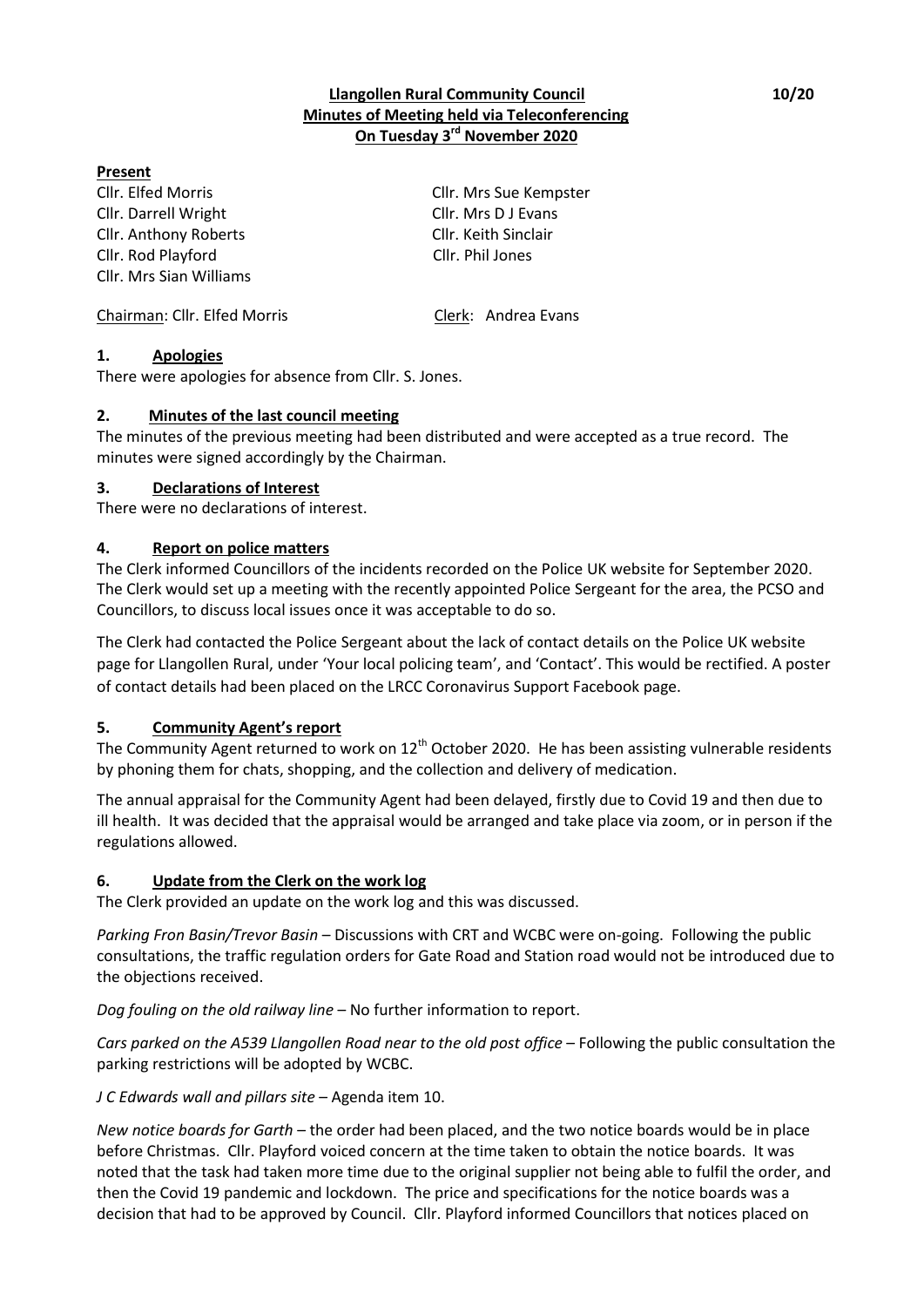the existing shared board, at the school in Garth, were being removed by school staff. It was decided that the Clerk would write to the school to complain about the removal of notices.

*Installation of a lockable gate at the George Avenue playground* – following the last meeting, the Clerk had requested a quote just for a gate at the George Avenue entrance. A new quote had been received, but it appeared that it still included gates for the bottom of the playground. The Clerk would seek clarification from WCBC regarding the quote. The Clerk was awaiting a reply from the Economic Development Department at WCBC regarding the reinstatement of the bottom fence, and removal of the kissing gate. It was decided that the Clerk would ask WCBC if the inspection reports could be published, and if a radar key could be used on the barriers at the George Avenue playground, to assist with disabled access. The quote for the work on reversing the gate at Garth playground was accepted.

P*ossible use of the Froncysyllte school field* - discussions were on-going, but were on hold due to Covid 19.

*Footpath between Alma Road and School Lane* – Cllr. Sinclair was collecting the necessary information to apply for the Modification Order.

*Steps on the footpath near to the Pump field* – No further information had been received from WCBC's Rights of Way Department.

*Kerbs in Trevor were full of weeds* – the Clerk had emailed the Head of Housing to complain, and he had brought this to the attention of Streetscene. This would be done as soon as possible, and if nothing was done before December, when the green bin collections stop, they would be addressed then.

*Request for an Astroturf pitch in Trevor* – Cllr. Roberts had now been informed by WCBC that the money held was not to provide a MUGA in the area.

*Japanese Knotweed on the Offa's Dyke footpath* – Cllr Roberts had not received a reply regarding this issue.

*Risk assessments of seats, street furniture and Noddfa –* Noddfa Cemetery to be done.

*War Memorial Garth* – Cllr Morris was finding a contractor willing to fix the leaks where the dome meets the brickwork.

*Tree obstruction on entering the Bont Bridge* – the Highways Department had been contacted.

#### **7. Correspondence update from the Clerk**

#### **One Voice Wales**

Training Webinar Programme 2020/21 Remote Training Sessions for October Remote Training Sessions for November Helping Councils Provide Better Access for the Deaf Community Planning Aid Wales – Online Training Where next for Local Councils Invitation -16<sup>th</sup> October Consultation on Establishing the Town and Country Planning (Strategic Development Plan) (Wales) Regulations 2021 Ministerial Advisory Forum on Agency (MAFA) – BAME Helpline Wales Information Workforce (two-tier) Code of Practice Welsh Government Vacancy – Team Band Rural Payment Wales Division WLGA Coronavirus Update - 09.10.20, 14.10.20 Covid Guidance: Use of Multi-use Community Centres Electoral Newsletter The Waste (Wales) (Miscellaneous Amendments) Regulations 2020

#### **Welsh Government**

Coronavirus Covid-19 News – 09.10.20, 16.10.20, 19.10.20, 23.10.20 Policy Announcement: Compulsory Purchase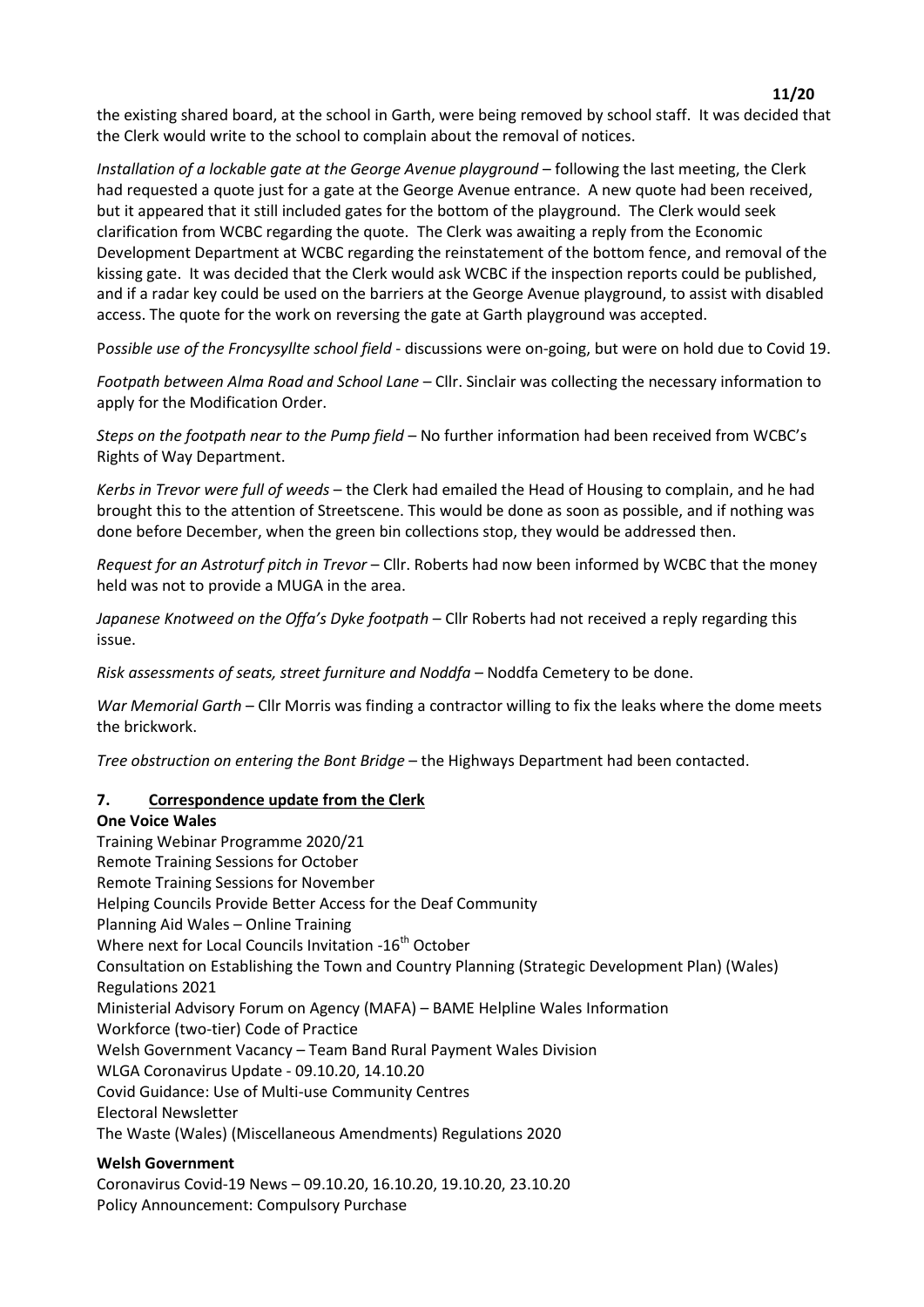#### **Wrexham County Borough Council 12/20**

Wrexham Town and Community Council Forum 8th October 2020 Public Briefing note 07.10.20, 19.10.20, 22.10.20, 29.10.20 Public Briefing note –testing centre Update on housing during lockdown Wrexham Town & Community Council Forum – Remembrance Sunday Quote for gate at George Avenue Playground

#### **Audit Wales**

Future Audit Arrangements for Community & Town Councils in Wales

# **Independent Remuneration Panel Wales**

Draft Annual Report Consultation February 2021

**North Wales Police** Local Officer Contact Poster

Wrexham Rural Update 23 October 2020 Remembrance Events  $7<sup>th</sup>$  &  $8<sup>th</sup>$  November 2020

**Older Peoples Commissioner for Wales**

Newsletter – September 2020

#### **Geraint Roberts**

J C Edwards Boundary Wall – Combined and Updated Drawings Boer War Memorial, Froncysyllte - Costs

**Eden Project** Community Action Response resources

#### **Ken Skates**

Newsletter 09.10.20, 16.10.20, 23.10.20, 30.10.20 Surgery posters

#### **AVOW**

AVOW COVID 19 Celebration Awards Presentation

#### **RWE UK**

Forthcoming Plans for a virtual consultation on the Awel-y-Mor Offshore Wind Farm

**Royal British Legion** Order Acknowledgment and dispatch

**FCC Environment** Wrexham Recycling Park Update

#### **Councillor A. Roberts**

Street Lighting LED Project Froncysyllte Tower Hill Closure Today's Figures 08.10.20 Boer War Memorial Old Photos, History previous position Fron War Memorial Quote Garth Playground Gate Area of land, Ochr Froncysyllte

**Councillor Mrs Sue Kempster** Flower Bed – Bottom Trevor Estate

**Councillor K. Sinclair** Fron Items Boer War Memorial – Link to history Boer War Memorial post on Facebook group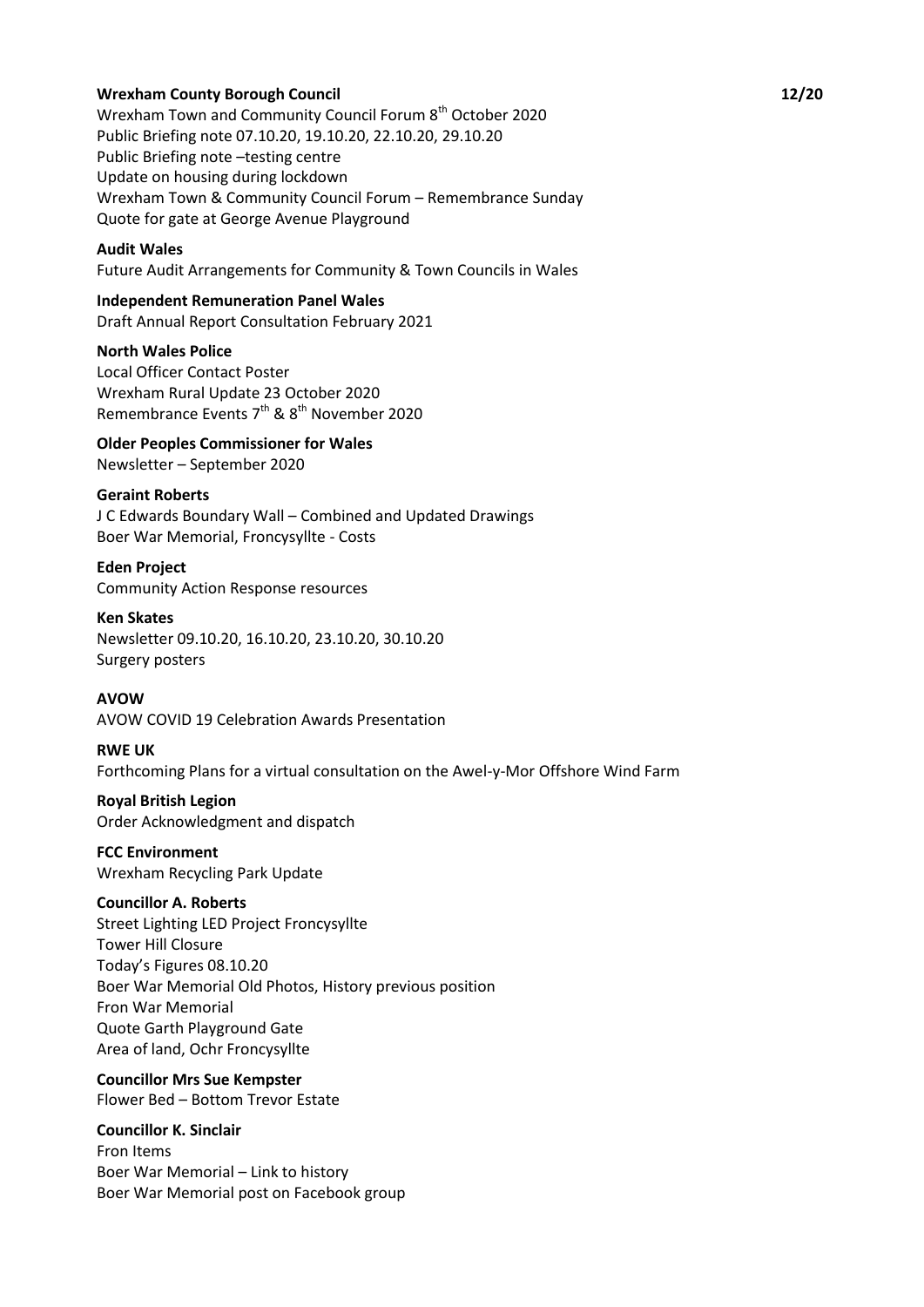# **Councillor R. Playford 13/20**

War Memorial Grant application – 3 Emails IRPW Printer ink – sent & received Notice Board query

The Community Council had been removed from the PKC Group mailing list.

All emails have been forwarded to Councillors.

# **8. Work required to repair the flower bed at the bottom of the Rhos-Y-Coed Estate**

On entering the estate, the flower bed on the right hand side was in need of repair, as the wood had rotted over time. It was suggested that, due to its poor condition, the whole wooden surround was replaced with hardwood. Following a discussion, it was decided to obtain quotes to replace the flower bed using brick, and to obtain quotes for both beds at the entrance to the estate.

# **9. Update on Clinker path project**

Following her meeting at the path with a representative of AONB and WCBC's tree specialist, Cllr. Mrs Kempster reported that the top-dressing had not yet been completed, and she was waiting for a follow-up report. The tree specialist had mentioned that there may be a future cost due to ash die- back near to the path, and also it had been suggested that a community clean-up day was held at the path.

# **10. To consider the J C Edwards Wall Feasibility Study**

Cllr. Roberts had spoken to the consultant and the feasibility study would be received in the next 7-10 days.

# **11. Maintenance of the Boer War Memorial in Froncysyllte**

Cllr. Sinclair proposed that a Working Group was set up to look at ownership, repair costings and grant funding options, and it would report to the Council each month. It was decided that the working group would comprise Cllr. Sinclair, Cllr. Jones, Cllr. Mrs Williams and Cllr. Playford.

It was proposed that the Community Council accepted responsibility for the maintenance and upkeep of the rare memorial to ensure that it was looked after. This was agreed and the working group would establish how this could be achieved.

# **12. Bringing unoccupied properties back into use**

The Clerk had asked WCBC if they had a policy or strategy for dealing with unoccupied private houses. Also the Clerk had asked WCBC if they could help the community to bring these properties back into use, if the Community Council could identify them to WCBC. A reply had not yet been received.

# **13. Update on Playground Inspection Reports**

The Clerk had previously circulated information regarding the jobs to be done in the playgrounds following the annual inspections, and the council's site meeting. Peter Green had agreed to carry out some of the work, and the remaining jobs had been discussed at the Playground Committee site meeting on 9<sup>th</sup> October.

As a result of the meeting, Peter Green had been asked to provide a quote for five additional jobs. As requested, the Clerk had obtained quotes for the swing seat at the Oaks playground to be replaced, and for the cable runways at the Garth and the George Avenue playgrounds to be thoroughly inspected. It was decided to accept both quotes and to proceed with the work.

# **14. Cllr. Playford's reimbursement claim for printer ink.**

Cllr. Playford informed councillors that he had printed a considerable amount of material in relation to the biodiversity report, and the JC Edward's wall project. He considered that these were additional duties over and above his normal ones, and that there should be flexibility for payment to be made, or a fund available, in addition to the councillor allowance of £150 per year. Cllr. Playford withdrew from the meeting and this was discussed.

The Clerk informed councillors that she had received a claim for £12.00 for printer ink from Cllr Playford,